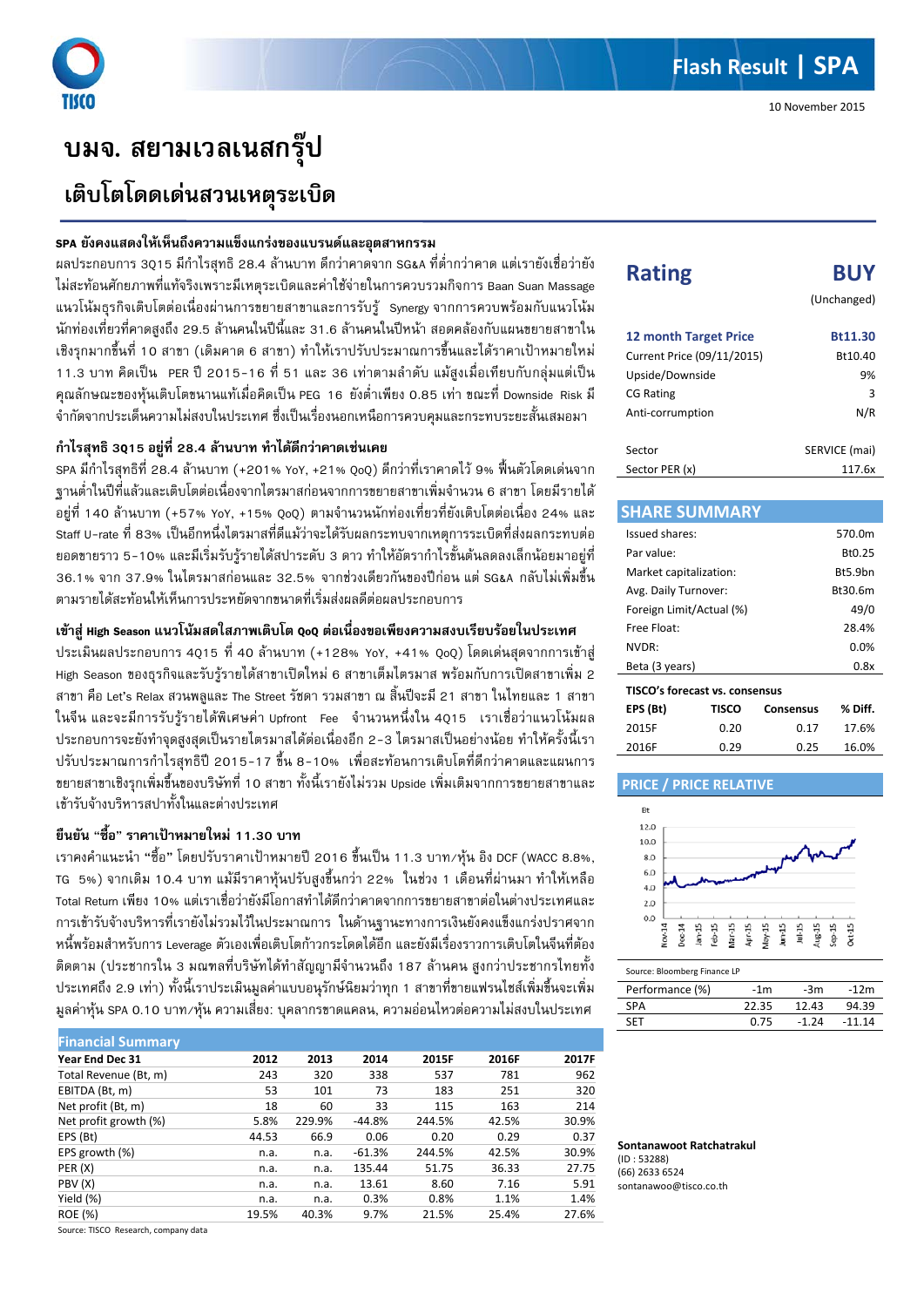

## **รูปที่1. ผลประกอบการ 3Q15**

| Bt,m                        | 3Q15     | 3Q14  | YoY      | 2Q15  | QoQ     | <b>9M15F</b> | 9M14  | YoY      |
|-----------------------------|----------|-------|----------|-------|---------|--------------|-------|----------|
| Sale revenue                | 140      | 89    | 57.4%    | 122   | 15.2%   | 377          | 232   | 62.7%    |
| Cost of sales and services  | 89       | 60    | 49.1%    | 75    | 18.5%   | 235          | 158   | 48.3%    |
| Gross Profit                | 51       | 29    | 74.5%    | 46    | 9.7%    | 142          | 73    | 93.9%    |
| <b>S&amp;A Expenses</b>     | 19       | 12    | 56.8%    | 20    | $-4.6%$ | 56           | 45    | 24.9%    |
| <b>EBIT</b>                 | 36       | 13    | 173.7%   | 30    | 21.1%   | 96           | 24    | 303.5%   |
| Interest expense            | $\Omega$ | 2     | $-94.1%$ | 0     | -78.1%  |              | 4     | $-72.4%$ |
| Net Profit before Tax       | 36       | 12    | 209.2%   | 30    | 22.5%   | 95           | 20    | 381.1%   |
| <b>Net Profit Bef Extra</b> | 28       | 9     | 200.7%   | 24    | 20.5%   | 76           | 16    | 381.2%   |
| <b>Net Profit</b>           | 28       | 9     | 200.7%   | 24    | 20.5%   | 76           | 16    | 381.2%   |
| EPS (Bt)                    | 0.05     | 0.02  | 200.7%   | 0.04  | 20.5%   | 0.13         | 0.03  | 381.2%   |
|                             |          |       |          |       |         |              |       |          |
| Gross margin                | 36.1%    | 32.5% |          | 37.9% |         | 37.7%        | 31.7% |          |
| SG&A to sales               | 13.4%    | 13.5% |          | 16.2% |         | 14.8%        | 19.3% |          |
| EBIT margin                 | 25.9%    | 14.9% |          | 24.7% |         | 25.6%        | 10.3% |          |
| Net margin                  | 20.3%    | 10.6% |          | 19.4% |         | 20.1%        | 6.8%  |          |

 $\frac{1}{\eta}$ ที่มา : SPA

 $\overline{a}$ 

| <b>รปที่</b> 2.<br>Change in key assumption |      |            |       |       |            |        |       |            |         |
|---------------------------------------------|------|------------|-------|-------|------------|--------|-------|------------|---------|
|                                             |      | 2015F      |       |       | 2016F      |        |       | 2017F      |         |
| Bt.m                                        | Old  | <b>New</b> | % Cha | Old   | <b>New</b> | % Cha  | Old   | <b>New</b> | $%$ Chg |
| Sale Revenue                                | 532  | 537        | 0.9   | 731   | 781        | 6.8    | 912   | 962        | 5.5     |
| Gross margin (%)                            | 40.5 | 40.6       | 0.3   | 40.40 | 39.7       | $-1.8$ | 41.60 | 40.9       | $-1.6$  |
| Net profit                                  | 106  | 115        | 7.9   | 148   | 163        | 10.0   | 197   | 214        | 8.2     |
| EPS (Bt)                                    | 0.19 | 0.20       | 7.9   | 0.26  | 0.29       | 10.0   | 0.35  | 0.37       | 8.2     |
| Change in key assumptions                   |      |            |       |       |            |        |       |            |         |
| <b>Staff Utilization rate</b>               | 79%  | 80%        | .3'   | 81%   | 82%        |        | 81%   | 82%        | 1.2     |
| Branches Year End(Domestic)                 | 21   | 21.0       | 0.0   | 27.0  | 31.0       | 14.8   | 32.0  | 36.0       | 12.5    |

—<br>ที่มา : TISCO Research Estimates